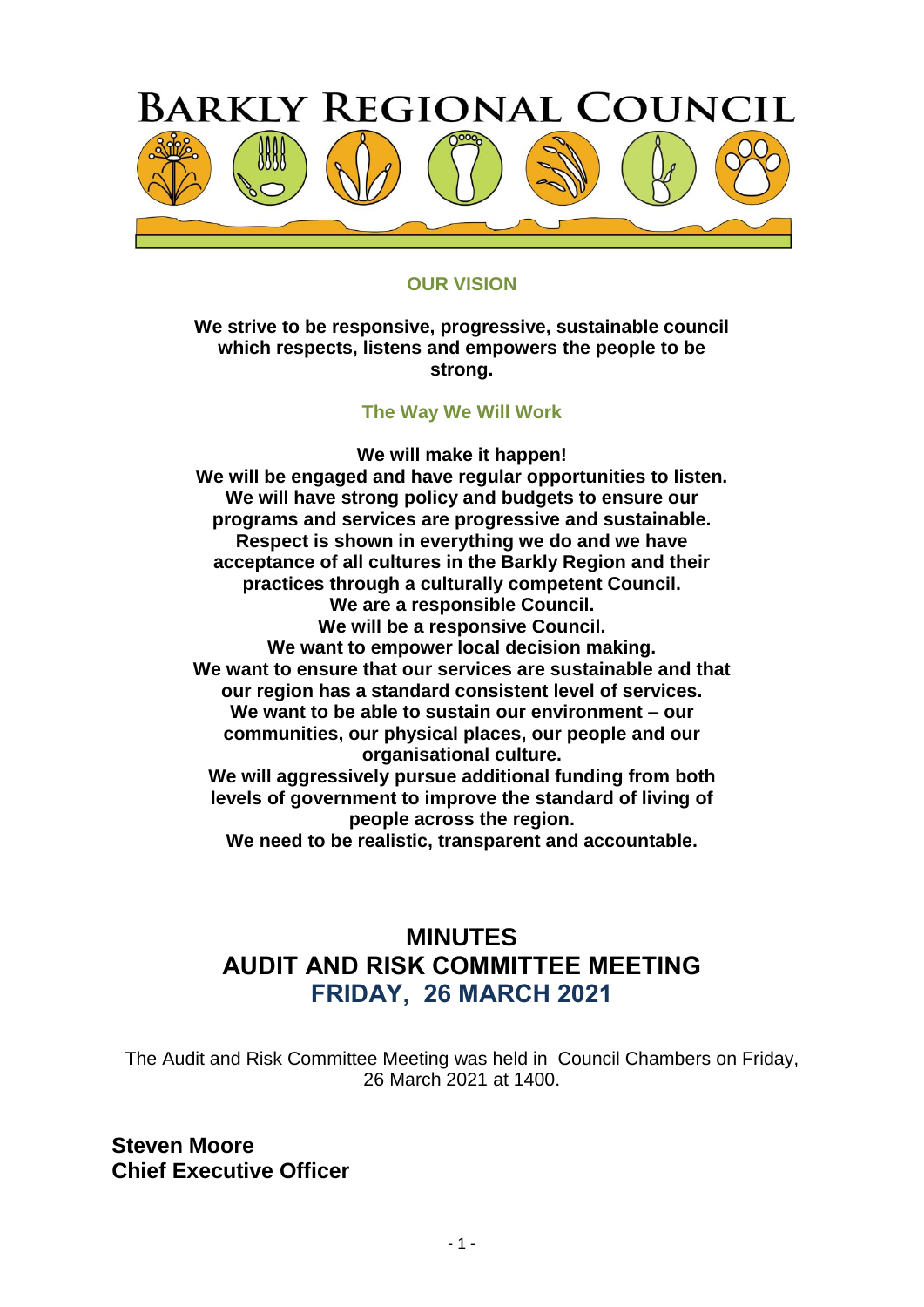Meeting commenced at 1401pm with Greg Marlow as chair.

## **1. OPENING AND ATTENDANCE**

- 1.1 Members Present Mayor Jeffery McLaughlin Cr Sid Vashist Greg Marlow (Chair)
- 1.2 Staff Members Present Damian Carter Gary Pemberton Millicent Nhepera
- 1.3 Apologies Kris Civitarese Ronald Plummer
- 1.4 Absent Without Apologies
- 1.5 Disclosure Of Interest Councillors And Staff

There were no declarations of interest at this Audit and Risk Committee Meeting meeting.

### **2. ACTIONS FROM PREVIOUS MINUTES**

*Nil* 

## **3. CONFIRMATION OF AUDIT COMMITTEE MEETING MINUTES**

### **3.1 CONFIRMATION OF PREVIOUS MINUTES**

#### **MOTION**

### **That Audit Committee**

**a) Receive and note the minutes as adjusted as a true and correct record of the previous Audit Committee Meeting held on the 24 November 2020.** .

**RESOLVED**

**Moved: Cr. Jeffrey McLaughlin**

**Seconded:Cr. Sid Vashist CARRIED UNAN.**

*Resolved*

Amend- Remove Cr. Vashist from staff present.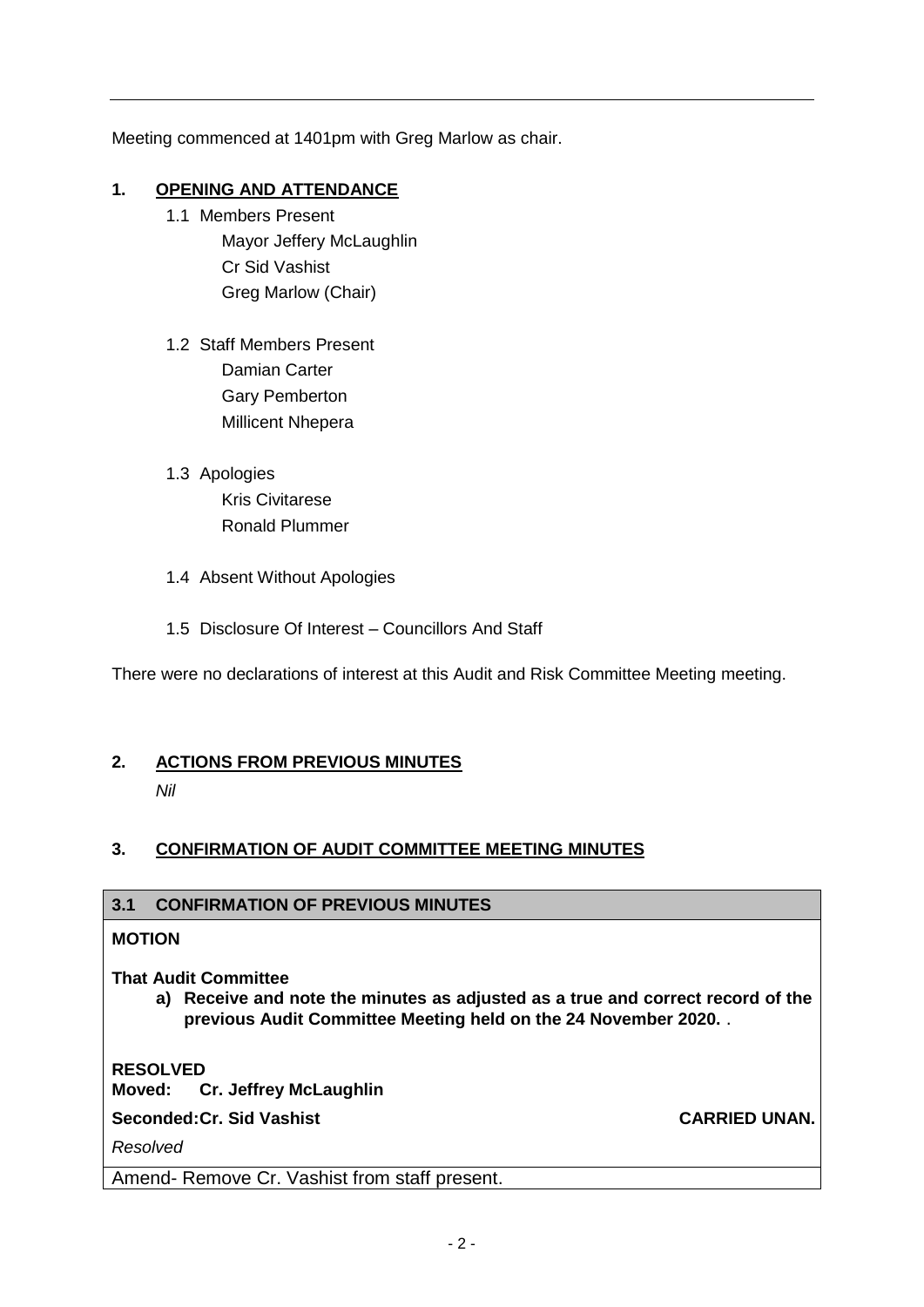### **4. REGISTER OF MOTIONS**

*Nil* 

# **5. UPDATED AUDIT COMMITTEE WORK PROGRAM REPORTS** *Nil*

**6. GENERAL BUSINESS**

*Nil* 

## **6.1 BUDGET REVIEW ONE: 2020-2021**

## **MOTION**

**That the Audit & Risk Committee** 

**(a) Receive and note the report;**

**(b) Endorse the final report for presentation to Council.**

## **RESOLVED**

**Moved: Cr. Sid Vashist**

**Seconded:Cr. Jeffrey McLaughlin CARRIED UNAN.** 

*Resolved*

Big projects over \$150k from council's 5 year infrastructure plan will be added to planned major capital works budget..

Cr. Vashist requested a breakdown for the budgets to be emailed to him.

Cr. Vashist asked what can be done to get a deeper understanding of financial information presented at Council. Damian (DoCS) stated that Council officers are available to answer questions and clarify where things are not clear.

## **6.2 ORGANISATION RISK REGISTER**

## **MOTION**

**That the Committee**

**a) Receive and note the report**

**RESOLVED**

**Moved: Cr. Jeffrey McLaughlin**

**Seconded:Cr. Sid Vashist CARRIED UNAN.**

*Resolved*

Cr Vashist stated that he would like for an update with the implementation of Council's organisational review, noting council's progress so far. Damian (DoCS) outlined that he was willing to complete a traffic light progress report to be present inconfidence at the next Council meeting.

It was outlined that site inspections for every site in Council are being rolled out. These inspections are identifying needs like first aid kit inspections, roll out of chemical spill kits etc.

# **7. CLOSE OF MEETING**

The meeting terminated at 1536pm.